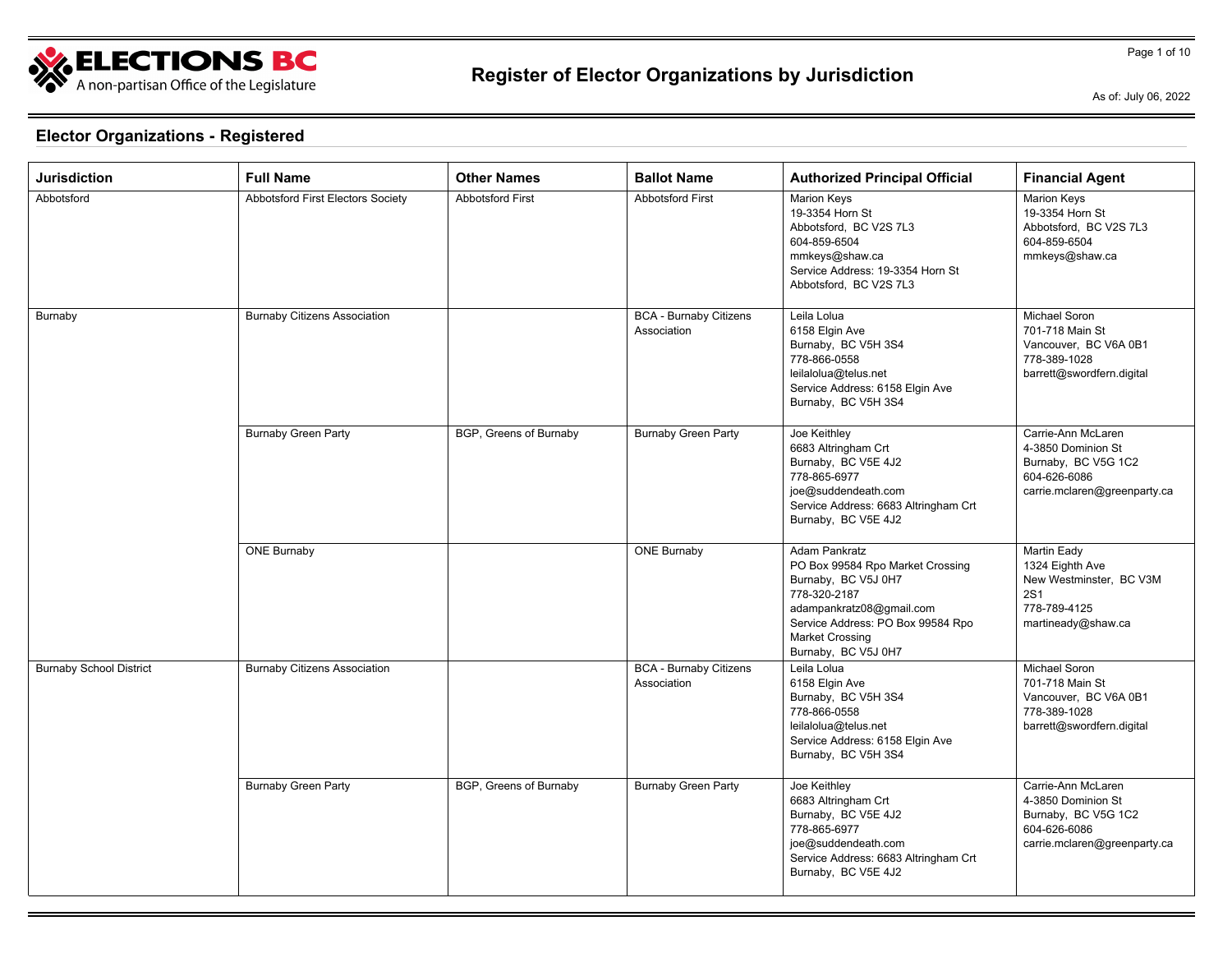

As of: July 06, 2022

Page 2 of 10

| <b>Jurisdiction</b>              | <b>Full Name</b>                       | <b>Other Names</b>   | <b>Ballot Name</b>   | <b>Authorized Principal Official</b>                                                                                                                                | <b>Financial Agent</b>                                                                                     |
|----------------------------------|----------------------------------------|----------------------|----------------------|---------------------------------------------------------------------------------------------------------------------------------------------------------------------|------------------------------------------------------------------------------------------------------------|
| <b>Capital Regional District</b> | Vancouver Island Voters<br>Association | <b>VIVA Victoria</b> | <b>VIVA VICTORIA</b> | Randal Phipps<br>207-576 Simcoe St<br>Victoria. BC V8V 1L8<br>250-686-9999<br>phipps.randal@gmail.com<br>Service Address: 207-576 Simcoe St<br>Victoria. BC V8V 1L8 | Jeremy Maddock<br>2536 Forbes St<br>Victoria, BC V8R 4B8<br>250-592-9210<br>jeremymaddock@hotmail.com      |
| Coquitlam School District        | ParentsVoice BC                        | <b>PVBC</b>          | ParentsVoice BC      | Marc Vella<br>35728 St Andrews Crt<br>Abbotsford, BC V3G 2Z3<br>604-826-4488<br>marc.vella@pm.me<br>Service Address: 35728 St Andrews Crt<br>Abbotsford, BC V3G 2Z3 | Gerry Lamb<br>6047 237A PI<br>Langley, BC V2Z 1A7<br>604-530-9679<br>thecompetition@telus.net              |
| Delta                            | Achieving for Delta                    |                      | Achieving for Delta  | Donald Sangster<br>5730 Sherwood Blvd<br>Delta. BC V4L 2C6<br>604-943-7187<br>donaldsangster@dccnet.com<br>Service Address: 5730 Sherwood Blvd<br>Delta, BC V4L 2C6 | Knut Nordlie<br>116 - 6505 3 Ave<br>Delta. BC V4L 2N1<br>604-619-9600<br>knut nordlie@telus.net            |
| <b>Delta School District</b>     | Achieving for Delta                    |                      | Achieving for Delta  | Donald Sangster<br>5730 Sherwood Blvd<br>Delta, BC V4L 2C6<br>604-943-7187<br>donaldsangster@dccnet.com<br>Service Address: 5730 Sherwood Blvd<br>Delta, BC V4L 2C6 | <b>Knut Nordlie</b><br>116 - 6505 3 Ave<br>Delta, BC V4L 2N1<br>604-619-9600<br>knut_nordlie@telus.net     |
| Greater Victoria School District | Vancouver Island Voters<br>Association | <b>VIVA Victoria</b> | <b>VIVA VICTORIA</b> | Randal Phipps<br>207-576 Simcoe St<br>Victoria, BC V8V 1L8<br>250-686-9999<br>phipps.randal@gmail.com<br>Service Address: 207-576 Simcoe St<br>Victoria, BC V8V 1L8 | Jeremy Maddock<br>2536 Forbes St<br>Victoria, BC V8R 4B8<br>250-592-9210<br>jeremymaddock@hotmail.com      |
| Kamloops                         | Action 22 Kamloops                     | Action 22            | Action 22            | Ray Dhaliwal<br>220 Lansdowne St<br>Kamloops, BC V2C 1X7<br>250-214-7297<br>action22campaign@gmail.com<br>Service Address: 220 Lansdowne St<br>Kamloops, BC V2C 1X7 | Ray Dhaliwal<br>220 Lansdowne St<br>Kamloops, BC V2C 1X7<br>250-214-7297<br>action22campaign@gmail.co<br>m |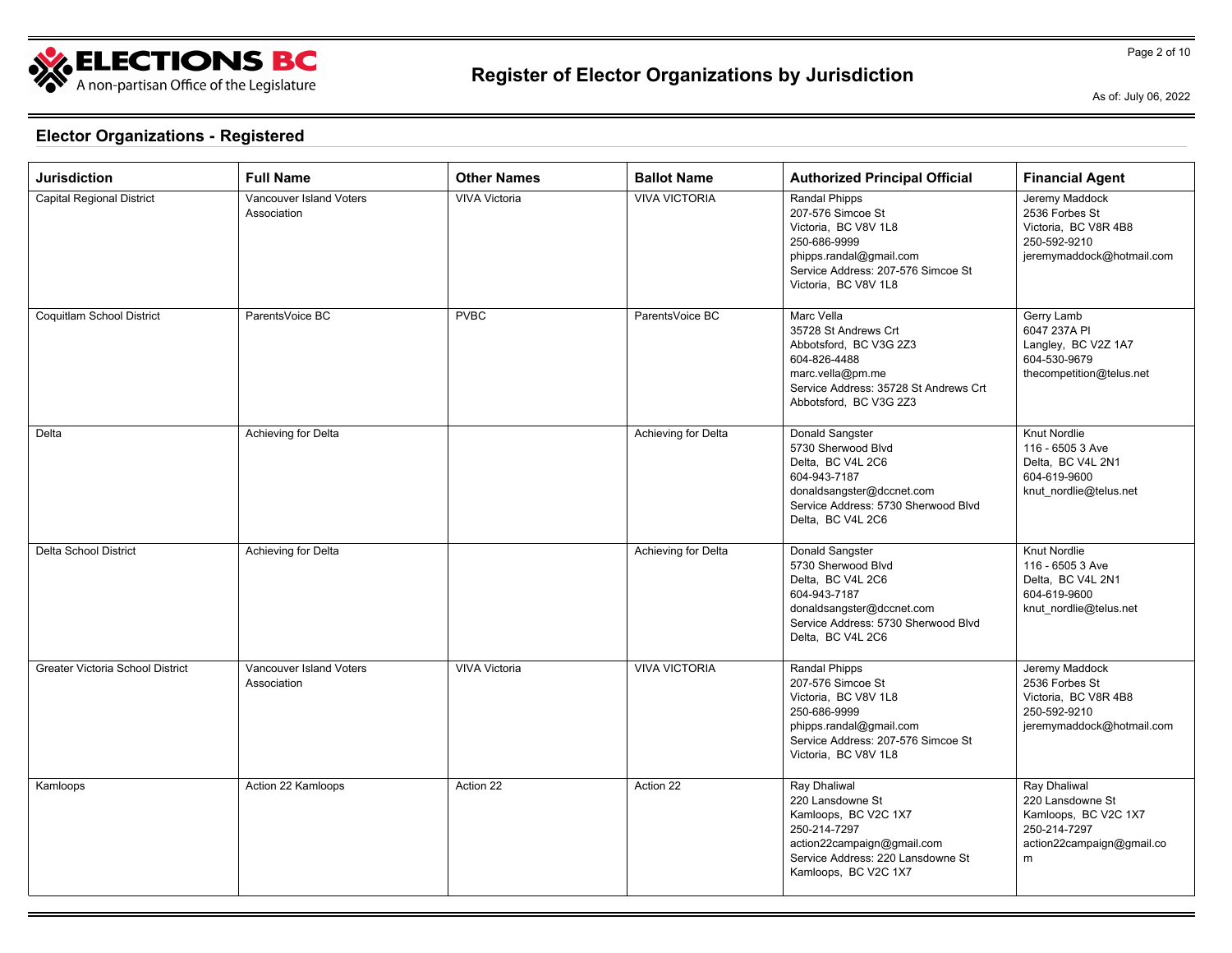

As of: July 06, 2022

Page 3 of 10

| <b>Jurisdiction</b>               | <b>Full Name</b>                                                 | <b>Other Names</b>                  | <b>Ballot Name</b>                     | <b>Authorized Principal Official</b>                                                                                                                                                                  | <b>Financial Agent</b>                                                                                           |
|-----------------------------------|------------------------------------------------------------------|-------------------------------------|----------------------------------------|-------------------------------------------------------------------------------------------------------------------------------------------------------------------------------------------------------|------------------------------------------------------------------------------------------------------------------|
| Langford                          | Langford Now Elector Organization                                | LN                                  | Langford Now                           | Corrina Craig<br>2830 Lakehurst Dr<br>Victoria. BC V9B 4S5<br>250-812-3631<br>ccdcraig@gmail.com<br>Service Address: 2830 Lakehurst Dr<br>Victoria. BC V9B 4S5                                        | Laurie Plomp<br>3592 Whimfield Terr<br>Victoria, BC V9C 0L6<br>250-391-5885<br>ljplomp@shaw.ca                   |
| Maple Ridge                       | Maple Ridge First Electors Society                               | MRF, Maple Ridge First              | Maple Ridge First                      | Michael Morden<br>PO Box 351 Stn Maple Ridge<br>Maple Ridge, BC V2X 7G2<br>604-999-5006<br>mike@mikemorden.com<br>Service Address: PO Box 351 Stn Maple<br>Ridge<br>Maple Ridge, BC V2X 7G2           | Kevin Evancic<br>23631 Tamarack Lane<br>Maple Ridge, BC V2W 1B3<br>604-341-0256<br>kevin@raincoastadvisors.com   |
| Metro Vancouver Regional District | Progress Vancouver                                               |                                     | Progress Vancouver                     | Scott de Lange Boom<br>112-343 8th Ave E<br>Vancouver, BC V5T 1S1<br>604-250-2099<br>president@progressvancouver.ca<br>Service Address: 112-343 8th Ave E<br>Vancouver, BC V5T 1S1                    | Holly Chen<br>202-1405 West 15th Ave<br>Vancouver. BC V6H 3R2<br>604-230-0892<br>holls.chen@gmail.com            |
| <b>New Westminster</b>            | <b>Community First New Westminster</b>                           | Community First NW,<br>Community1st | <b>Community First</b>                 | Cheryl Greenhalgh<br>PO Box 16045 RPO Sixth St<br>New Westminster, BC V3M 6W6<br>604-916-5321<br>cfisher916@gmail.com<br>Service Address: PO Box 16045 RPO<br>Sixth St<br>New Westminster, BC V3M 6W6 | Jason Campbell<br>423 Alberta St<br>New Westminster, BC V3L<br>3J6<br>778-881-3249<br>jason.campbell37@gmail.com |
|                                   | New Westminster Progressive<br><b>Electors Coalition Society</b> |                                     | <b>New Westminster</b><br>Progressives | <b>Brian Goss</b><br>617 Belmont St<br>New Westminster, BC V3M 5Z8<br>778-227-2124<br>info@nwprogressives.ca<br>Service Address: 617 Belmont St<br>New Westminster, BC V3M 5Z8                        | Darren Milne<br>617 Belmont St<br>New Westminster, BC V3M<br>5Z8<br>604-644-6005<br>drmilne88@gmail.com          |
| New Westminster School District   | <b>Community First New Westminster</b>                           | Community First NW,<br>Community1st | <b>Community First</b>                 | Cheryl Greenhalgh<br>PO Box 16045 RPO Sixth St<br>New Westminster, BC V3M 6W6<br>604-916-5321<br>cfisher916@gmail.com<br>Service Address: PO Box 16045 RPO<br>Sixth St<br>New Westminster, BC V3M 6W6 | Jason Campbell<br>423 Alberta St<br>New Westminster, BC V3L<br>3J6<br>778-881-3249<br>jason.campbell37@gmail.com |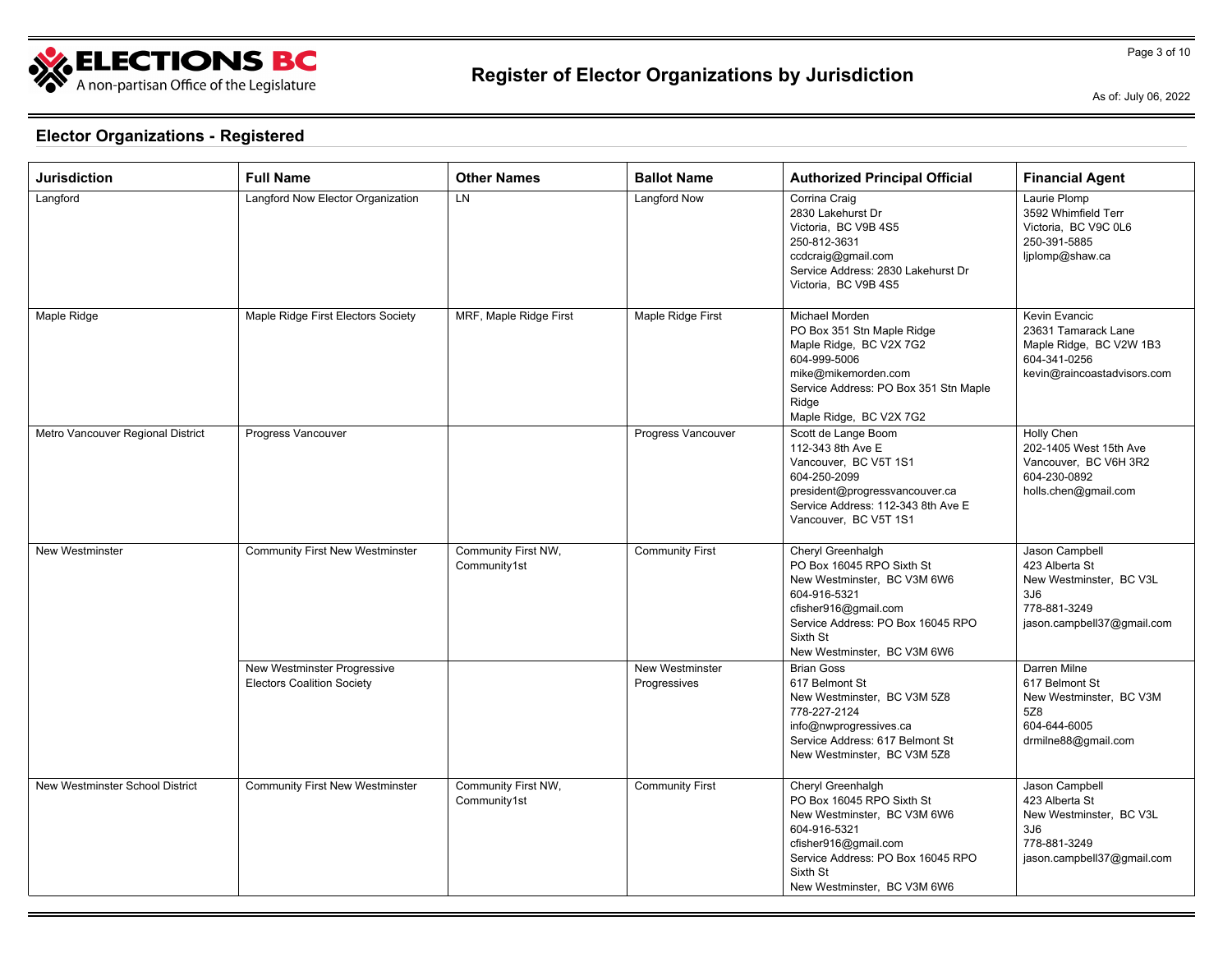

As of: July 06, 2022

| Jurisdiction                    | <b>Full Name</b>                                                 | <b>Other Names</b>                    | <b>Ballot Name</b>                     | <b>Authorized Principal Official</b>                                                                                                                                                               | <b>Financial Agent</b>                                                                                                         |
|---------------------------------|------------------------------------------------------------------|---------------------------------------|----------------------------------------|----------------------------------------------------------------------------------------------------------------------------------------------------------------------------------------------------|--------------------------------------------------------------------------------------------------------------------------------|
| New Westminster School District | New Westminster Progressive<br><b>Electors Coalition Society</b> |                                       | New Westminster<br>Progressives        | <b>Brian Goss</b><br>617 Belmont St<br>New Westminster, BC V3M 5Z8<br>778-227-2124<br>info@nwprogressives.ca<br>Service Address: 617 Belmont St<br>New Westminster, BC V3M 5Z8                     | Darren Milne<br>617 Belmont St<br>New Westminster, BC V3M<br>5Z8<br>604-644-6005<br>drmilne88@gmail.com                        |
| Richmond                        | <b>ONE Richmond</b>                                              |                                       | <b>ONE Richmond</b>                    | Kevin Lainchbury<br>PO Box 96056 Ironwood PO 11388<br>Steveston Hwy<br>Richmond, BC V7A 1N0<br>604-220-1782<br>kaylain@shaw.ca<br>Service Address: PO Box 96056<br>Ironwood PO 11388 Steveston Hwy | Kevin Lainchbury<br>PO Box 96056 Ironwood PO<br>11388 Steveston Hwy<br>Richmond, BC V7A 1N0<br>604-220-1782<br>kaylain@shaw.ca |
|                                 | <b>RITE Richmond</b>                                             |                                       | <b>RITE Richmond</b>                   | Carol Day<br>11631 Seahurst Rd<br>Richmond, BC V7A 4K1<br>604-240-1986<br>carol@carolday.net<br>Service Address: 11631 Seahurst Rd<br>Richmond, BC V7A 4K1                                         | James Day<br>11631 Seahurst Rd<br>Richmond, BC V7A 4K1<br>604-271-7761<br>carol@carolday.net                                   |
|                                 | Richmond Citizens' Association                                   | <b>RCA</b>                            | <b>RCA</b>                             | Jaeden Dela Torre<br>39-9440 Ferndale Rd<br>Richmond, BC V6Y 0A7<br>604-760-4211<br>delatorrejaeden@gmail.com<br>Service Address: 39-9440 Ferndale Rd<br>Richmond, BC V6Y 0A7                      | Carven Li<br>13-6300 Alder St<br>Richmond, BC V6Y 4G5<br>778-651-1352<br>carven.li@gmail.com                                   |
|                                 | <b>Richmond Community Coalition</b><br>Association               | RCCA, Richmond Community<br>Coalition | <b>Richmond Community</b><br>Coalition | Thomas Leung<br>1209-5177 Brighouse Way<br>Richmond, BC V7C 0A7<br>604-808-0782<br>tomleung88@hotmail.com<br>Service Address: 1209-5177 Brighouse<br>Way<br>Richmond, BC V7C 0A7                   | Scott Jaroszuk<br>300-7480 Westminster Hwy<br>Richmond, BC V6X 1A1<br>778-677-3398<br>scott.jaroszuk@gmail.com                 |
|                                 | <b>Richmond United Voters</b><br>Association                     | R.U., Richmond United                 | <b>Richmond United</b>                 | <b>Andrew Hobbs</b><br>3691 Sable Ave<br>Richmond, BC V7E 2A3<br>604-340-6032<br>andy@andyhobbs.ca<br>Service Address: 3691 Sable Ave<br>Richmond, BC V7E 2A3                                      | Robert Hayman<br>212-12088 3rd Ave<br>Richmond, BC V7E 0C3<br>604-313-9225<br>rob.hayman@shaw.ca                               |

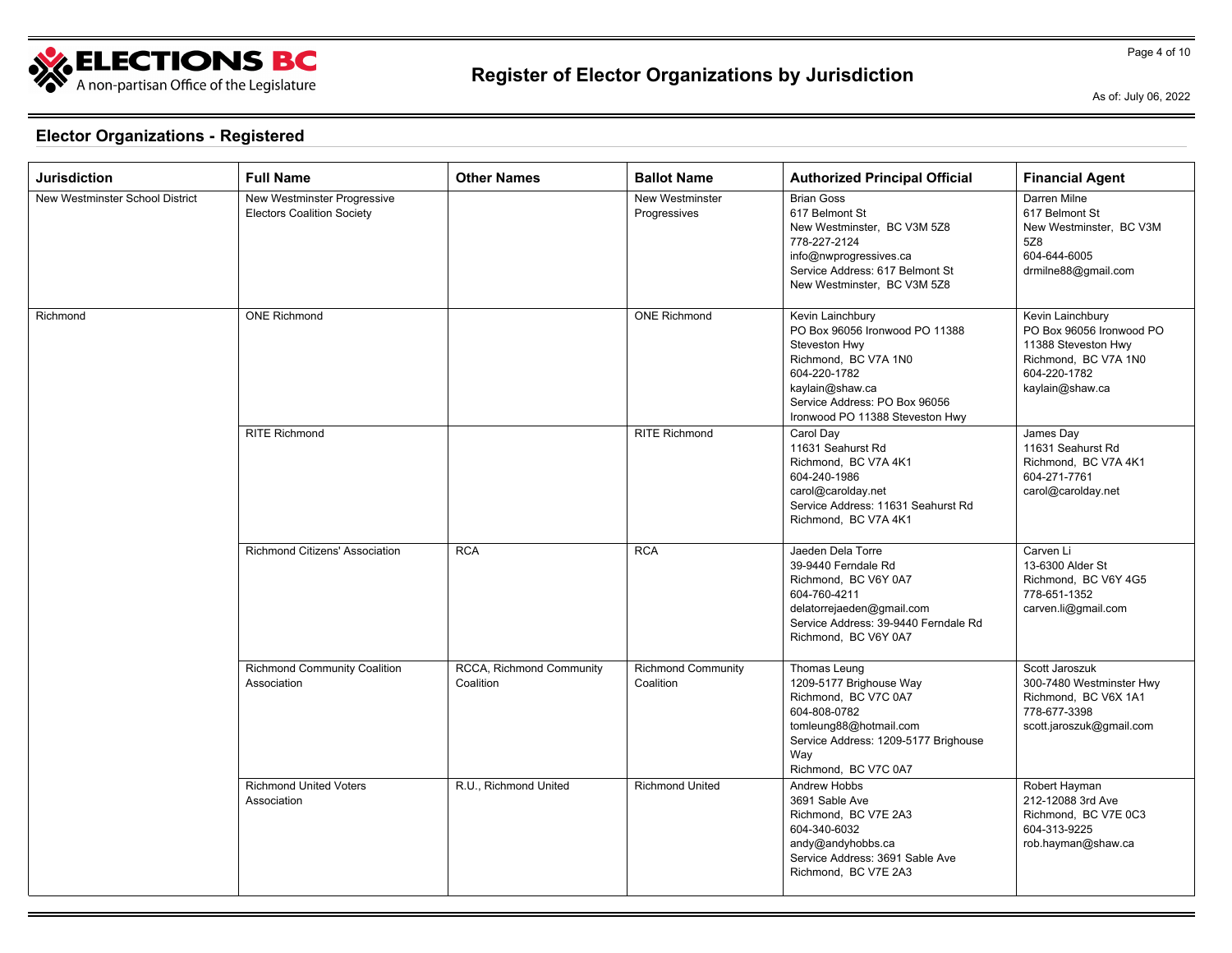

As of: July 06, 2022

| <b>Jurisdiction</b>           | <b>Full Name</b>                                     | <b>Other Names</b>                    | <b>Ballot Name</b>                     | <b>Authorized Principal Official</b>                                                                                                                                               | <b>Financial Agent</b>                                                                                            |
|-------------------------------|------------------------------------------------------|---------------------------------------|----------------------------------------|------------------------------------------------------------------------------------------------------------------------------------------------------------------------------------|-------------------------------------------------------------------------------------------------------------------|
| Richmond School District      | <b>Richmond Community Coalition</b><br>Association   | RCCA, Richmond Community<br>Coalition | <b>Richmond Community</b><br>Coalition | Thomas Leung<br>1209-5177 Brighouse Way<br>Richmond, BC V7C 0A7<br>604-808-0782<br>tomleung88@hotmail.com<br>Service Address: 1209-5177 Brighouse<br>Way<br>Richmond, BC V7C 0A7   | Scott Jaroszuk<br>300-7480 Westminster Hwy<br>Richmond, BC V6X 1A1<br>778-677-3398<br>scott.jaroszuk@gmail.com    |
| Surrey                        | Safe Surrey Coalition Society                        | Safe Surrey Coalition                 | Safe Surrey Coalition                  | Doug McCallum<br>3057 McBride Ave<br>Surrey, BC V4A 3G9<br>604-341-5725<br>info@safesurreycoalition.ca<br>Service Address: 3057 McBride Ave<br>Surrey, BC V4A 3G9                  | Katie Young<br>308-1437 Foster St<br>White Rock, BC V4B 3X6<br>604-506-1226<br>ktyoung@telus.net                  |
|                               | <b>Surrey Connect Public Interest</b><br>Association | <b>Surrey Connect</b>                 | <b>Surrey Connect Public IA</b>        | Brenda Locke<br>15796 98A Ave<br>Surrey, BC V4N 2V7<br>604-951-0396<br>jb.locke@telus.net<br>Service Address: 15796 98A Ave<br>Surrey, BC V4N 2V7                                  | John Cameron<br>9501 212 St<br>Langley, BC V1M 1M1<br>604-319-4254<br>johncameron@shaw.ca                         |
|                               | Surrey Forward                                       | <b>Forward Surrey</b>                 | Surrey Forward                         | <b>Brett Barden</b><br>13167 Inverness PI<br>Surrey, BC V3V 6X1<br>604-839-1506<br>brettbarden@gmail.com<br>Service Address: 13167 Inverness PI<br>Surrey, BC V3V 6X1              | Oluwatobi Abisoye<br>285 East 48th Ave<br>Vancouver, BC V5W 2C9<br>778-302-2062<br>ooabisoye@gmail.com            |
|                               | <b>United Surrey</b>                                 |                                       | <b>United Surrey</b>                   | Amarpreet Singh Khera<br>18555 56 Avenue<br>Surrey, BC V3S 8J3<br>604-767-3763<br>peterkhera76@yahoo.com<br>Service Address: 18555 56 Avenue<br>Surrey, BC V3S 8J3                 | Harvinder Sidhu<br>207-13049 76 Ave<br>Surrey, BC V3W 2V7<br>778-996-7862<br>harvey@sidhudhillon.ca               |
| <b>Surrey School District</b> | Democracy Direct White Rock                          | DD-WR, DDWR                           | <b>Democracy Direct White</b><br>Rock  | James Henning<br>601-15015 Victoria Ave<br>White Rock, BC V4B 1G2<br>604-307-4002<br>jimhenning@icloud.com<br>Service Address: 601-15015 Victoria<br>Ave<br>White Rock, BC V4B 1G2 | <b>Gwenne Farrell</b><br>15958 Prospect Cres<br>White Rock, BC V4B 5B3<br>604-312-3796<br>gwennefarrell@gmail.com |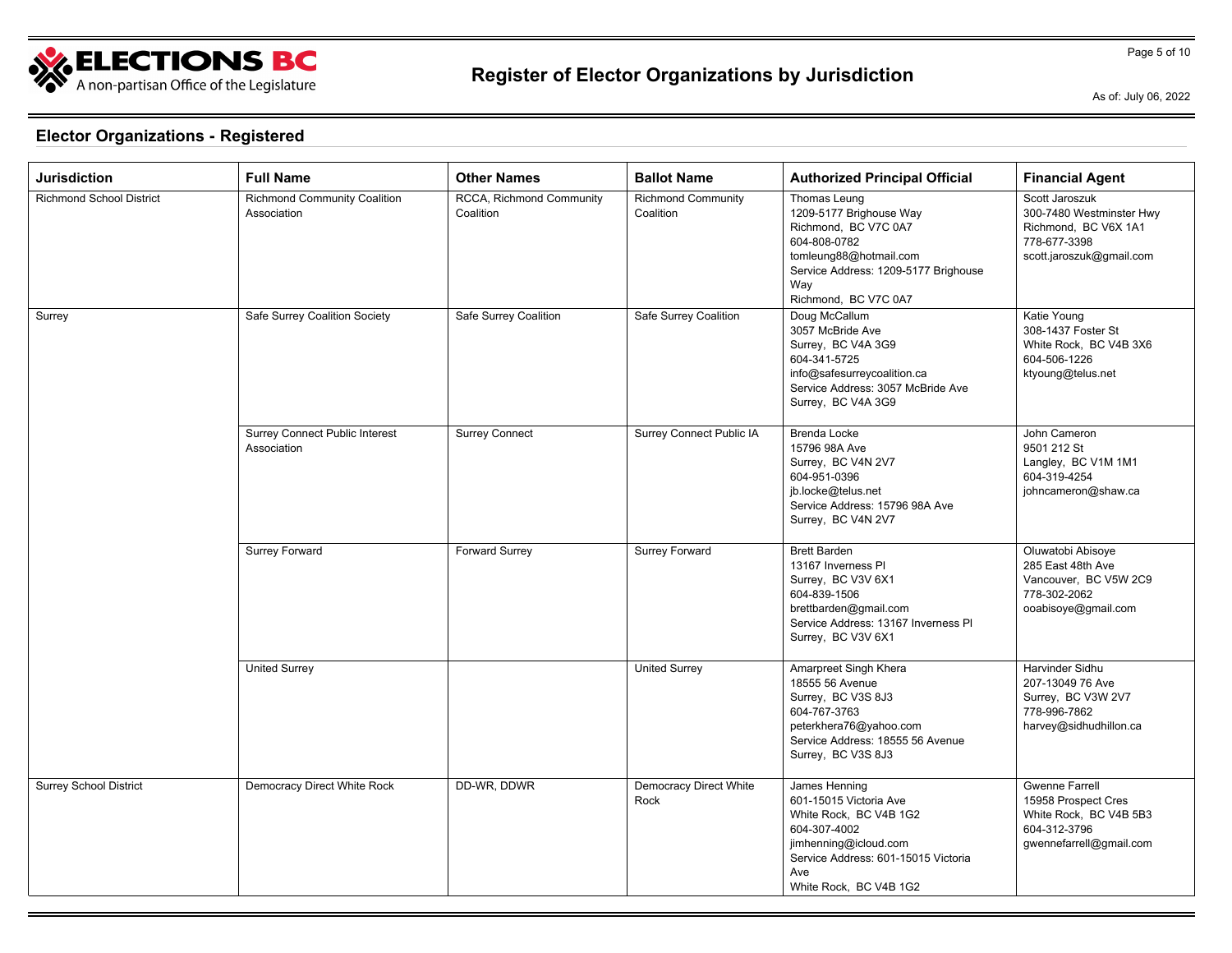

As of: July 06, 2022

| Jurisdiction                  | <b>Full Name</b>                                | <b>Other Names</b>                                                                        | <b>Ballot Name</b>            | <b>Authorized Principal Official</b>                                                                                                                                                                          | <b>Financial Agent</b>                                                                                                          |
|-------------------------------|-------------------------------------------------|-------------------------------------------------------------------------------------------|-------------------------------|---------------------------------------------------------------------------------------------------------------------------------------------------------------------------------------------------------------|---------------------------------------------------------------------------------------------------------------------------------|
| <b>Surrey School District</b> | <b>Surrey First Education Society</b>           | <b>SFE</b>                                                                                | <b>Surrey First Education</b> | Gary Tymoschuk<br>14947 83A Ave<br>Surrey, BC V3S 7S2<br>604-842-5208<br>gtymoschuk@gmail.com<br>Service Address: 14947 83A Ave<br>Surrey, BC V3S 7S2                                                         | John Schoberg<br>3A-1400 George St<br>White Rock, BC V4B 4A3<br>604-220-9785<br>gordschoberg@gmail.com                          |
| Vancouver                     | A Better City Vancouver Electors<br>Association | ABC, ABC Vancouver, ABC<br>Vancouver for VSB, ABC<br>YVR, ABC for VSB, ABCVan             | <b>ABC Vancouver</b>          | Stephen Molnar<br>PO Box 95043 Rpo Kingsgate<br>Vancouver, BC V5T 4T8<br>604-355-1279<br>stephen.molnar@abettercity.ca<br>Service Address: PO Box 95043 Rpo<br>Kingsgate<br>Vancouver, BC V5T 4T8             | Corey Sue<br>PO Box 95043 Rpo Kingsgate<br>Vancouver, BC V5T 4T8<br>604-774-2560<br>corey.sue@abettercity.ca                    |
|                               | Civic Non-Partisan Association                  | NPA, NPA Vancouver,<br>Non-Partisan Association,<br>Vancouver Non-Partisan<br>Association | <b>NPA</b>                    | David Mawhinney<br>2050-1188 West Georgia St<br>Vancouver, BC V6E 4A2<br>604-608-2871<br>president@npavancouver.ca<br>Service Address: 2050-1188 West<br>Georgia Street<br>Vancouver, BC V6E 4A2              | Christopher Wilson<br>2050-1188 West Georgia St<br>Vancouver, BC V6E 4A2<br>604-817-3617<br>financial.agent@npavancouve<br>r.ca |
|                               | <b>Coalition of Progressive Electors</b>        | COPE                                                                                      | COPE                          | <b>Tristan Markle</b><br>605-1270 Robson St<br>Vancouver, BC V6E 3Z6<br>778-836-9877<br>tristan.markle@gmail.com<br>Service Address: 605-1270 Robson St<br>Vancouver, BC V6E 3Z6                              | Nadia Revelo<br>336-1979 Yew St<br>Vancouver, BC V6K 4R9<br>236-863-1900<br>nadia.revelo@gmail.com                              |
|                               | Green Party of Vancouver Society                | Van Greens, Vancouver<br>Green Party, Vancouver<br>Greens                                 | <b>GREEN</b>                  | Priyan Samarakoone<br>PO Box 47031 Rpo Denman Place<br>Vancouver, BC V6G 3E1<br>604-689-9200<br>priyan.samarakoone@vangreens.ca<br>Service Address: PO Box 47031 Rpo<br>Denman Place<br>Vancouver, BC V6G 3E1 | Jonathan Whistler<br>PO Box 47031 Rpo Denman<br>Place<br>Vancouver, BC V6G 3E1<br>604-689-9200<br>john.whistler@vangreens.ca    |
|                               | <b>OneCity Association</b>                      | OneCity, OneCity Vancouver                                                                | OneCity                       | Cara Ng<br>2059 East 12th Ave<br>Vancouver, BC V5N 2A9<br>604-307-3762<br>carakyng@gmail.com<br>Service Address: 2059 East 12th Ave<br>Vancouver, BC V5N 2A9                                                  | Jason Tockman<br>260-1460 Barclay St<br>Vancouver, BC V6G 1J5<br>604-727-9081<br>jason@onecityvancouver.ca                      |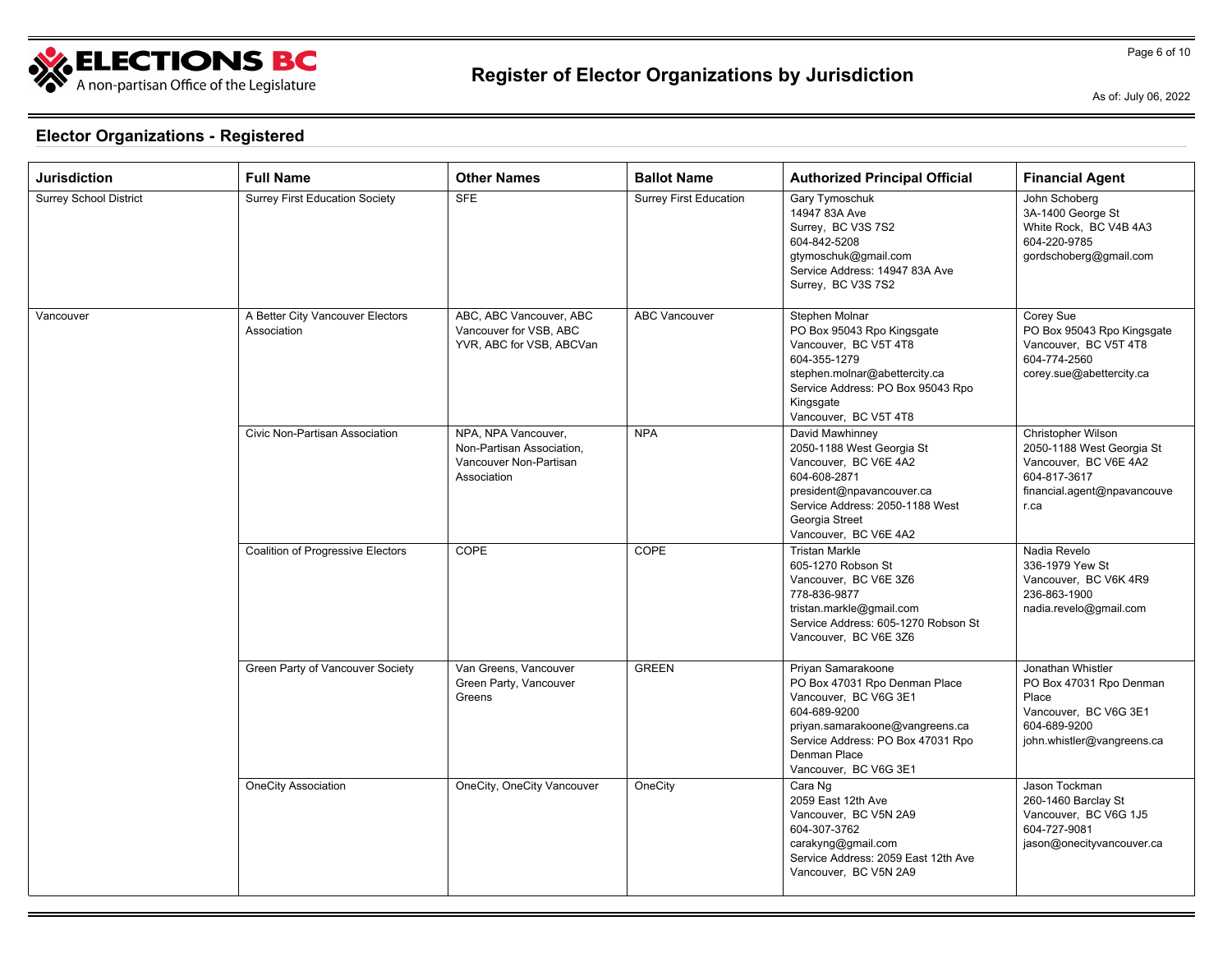

As of: July 06, 2022

| Jurisdiction              | <b>Full Name</b>                                   | <b>Other Names</b>                                                                                                          | <b>Ballot Name</b>                       | <b>Authorized Principal Official</b>                                                                                                                                                              | <b>Financial Agent</b>                                                                                       |
|---------------------------|----------------------------------------------------|-----------------------------------------------------------------------------------------------------------------------------|------------------------------------------|---------------------------------------------------------------------------------------------------------------------------------------------------------------------------------------------------|--------------------------------------------------------------------------------------------------------------|
| Vancouver                 | Progress Vancouver                                 |                                                                                                                             | Progress Vancouver                       | Scott de Lange Boom<br>112-343 8th Ave E<br>Vancouver. BC V5T 1S1<br>604-250-2099<br>president@progressvancouver.ca<br>Service Address: 112-343 8th Ave E<br>Vancouver, BC V5T 1S1                | Holly Chen<br>202-1405 West 15th Ave<br>Vancouver. BC V6H 3R2<br>604-230-0892<br>holls.chen@gmail.com        |
|                           | <b>TEAM for a Livable Vancouver</b><br>Association | TEAM. TEAM for a Livable<br>Vancouver                                                                                       | <b>TEAM</b>                              | Bari Dhahan<br>6312 Elm Street<br>Vancouver, BC V6N 1B3<br>604-328-6322<br>bdhahan@sandhurstgroup.ca<br>Service Address: 6312 Elm Street<br>Vancouver. BC V6N 1B3                                 | Douglas Johnstone<br>3863 West 22nd Ave<br>Vancouver, BC V6S 1J8<br>604-418-8799<br>douglasj@uniserve.com    |
|                           | Team Kennedy Stewart Vancouver<br>Society          | FTKS, FTV, Forward<br>Together, Forward Together<br>Vancouver, Forward<br>Vancouver, Forward with<br><b>Kennedy Stewart</b> | Forward Together with<br>Kennedy Stewart | Doug McArthur<br>1051 Marinaside Cres<br>Vancouver, BC V6Z 3A5<br>604-263-4830<br>doug_mcarthur@sfu.ca<br>Service Address: 1051 Marinaside Cres<br>Vancouver, BC V6Z 3A5                          | Louise Onarheim<br>310-15275 19 Ave<br>Surrey, BC V4A 1X6<br>604-874-0071<br>louise@kennedystewart.ca        |
|                           | <b>VOTE Socialist Vancouver</b>                    | <b>VOTE Socialist</b>                                                                                                       | <b>VOTE Socialist</b>                    | Joey Doyle<br>407-2818 Main St<br>Vancouver, BC V5T 0C1<br>604-499-2509<br>joeywdoyle@gmail.com<br>Service Address: 407-2818 Main St<br>Vancouver, BC V5T 0C1                                     | Jamila Hanson<br>409-3480 Main St<br>Vancouver, BC V5V 3N2<br>604-892-4395<br>yhanson100@gmail.com           |
|                           | Vision Vancouver Elector<br>Association            | Vision, Vision Vancouver                                                                                                    | Vision Vancouver                         | Aaron Leung<br>609-3583 Kingsway<br>Vancouver, BC V5R 5L9<br>604-970-7818<br>aaronchrisleung@gmail.com<br>Service Address: 609-3583 Kingsway<br>Vancouver, BC V5R 5L9                             | Janet Wiegand<br>5008 Sherbrooke St<br>Vancouver, BC V5W 3M2<br>604-837-1344<br>wiegand.janet@gmail.com      |
| Vancouver School District | A Better City Vancouver Electors<br>Association    | ABC, ABC Vancouver, ABC<br>Vancouver for VSB, ABC<br>YVR, ABC for VSB, ABCVan                                               | <b>ABC Vancouver</b>                     | Stephen Molnar<br>PO Box 95043 Rpo Kingsgate<br>Vancouver, BC V5T 4T8<br>604-355-1279<br>stephen.molnar@abettercity.ca<br>Service Address: PO Box 95043 Rpo<br>Kingsgate<br>Vancouver, BC V5T 4T8 | Corey Sue<br>PO Box 95043 Rpo Kingsgate<br>Vancouver, BC V5T 4T8<br>604-774-2560<br>corey.sue@abettercity.ca |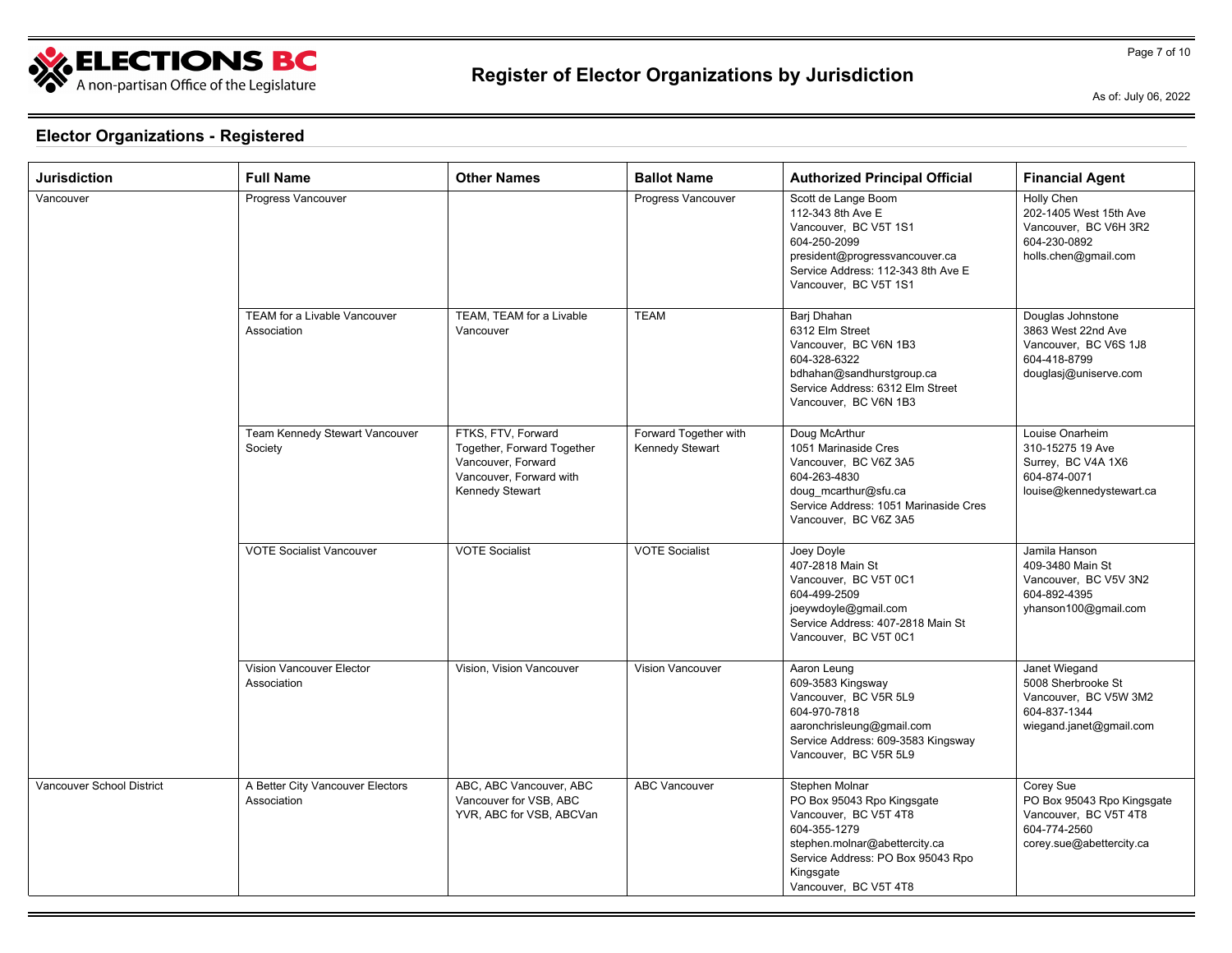

As of: July 06, 2022

Page 8 of 10

| Jurisdiction              | <b>Full Name</b>                            | <b>Other Names</b>                                                                        | <b>Ballot Name</b> | <b>Authorized Principal Official</b>                                                                                                                                                                          | <b>Financial Agent</b>                                                                                                          |
|---------------------------|---------------------------------------------|-------------------------------------------------------------------------------------------|--------------------|---------------------------------------------------------------------------------------------------------------------------------------------------------------------------------------------------------------|---------------------------------------------------------------------------------------------------------------------------------|
| Vancouver School District | Civic Non-Partisan Association              | NPA, NPA Vancouver,<br>Non-Partisan Association,<br>Vancouver Non-Partisan<br>Association | <b>NPA</b>         | David Mawhinney<br>2050-1188 West Georgia St<br>Vancouver, BC V6E 4A2<br>604-608-2871<br>president@npavancouver.ca<br>Service Address: 2050-1188 West<br>Georgia Street<br>Vancouver, BC V6E 4A2              | Christopher Wilson<br>2050-1188 West Georgia St<br>Vancouver, BC V6E 4A2<br>604-817-3617<br>financial.agent@npavancouve<br>r.ca |
|                           | Coalition of Progressive Electors           | COPE                                                                                      | COPE               | <b>Tristan Markle</b><br>605-1270 Robson St<br>Vancouver, BC V6E 3Z6<br>778-836-9877<br>tristan.markle@gmail.com<br>Service Address: 605-1270 Robson St<br>Vancouver. BC V6E 3Z6                              | Nadia Revelo<br>336-1979 Yew St<br>Vancouver, BC V6K 4R9<br>236-863-1900<br>nadia.revelo@gmail.com                              |
|                           | Green Party of Vancouver Society            | Van Greens, Vancouver<br>Green Party, Vancouver<br>Greens                                 | <b>GREEN</b>       | Priyan Samarakoone<br>PO Box 47031 Rpo Denman Place<br>Vancouver, BC V6G 3E1<br>604-689-9200<br>priyan.samarakoone@vangreens.ca<br>Service Address: PO Box 47031 Rpo<br>Denman Place<br>Vancouver, BC V6G 3E1 | Jonathan Whistler<br>PO Box 47031 Rpo Denman<br>Place<br>Vancouver, BC V6G 3E1<br>604-689-9200<br>john.whistler@vangreens.ca    |
|                           | <b>OneCity Association</b>                  | OneCity, OneCity Vancouver                                                                | OneCity            | Cara Ng<br>2059 East 12th Ave<br>Vancouver, BC V5N 2A9<br>604-307-3762<br>carakyng@gmail.com<br>Service Address: 2059 East 12th Ave<br>Vancouver, BC V5N 2A9                                                  | Jason Tockman<br>260-1460 Barclay St<br>Vancouver, BC V6G 1J5<br>604-727-9081<br>jason@onecityvancouver.ca                      |
|                           | Progress Vancouver                          |                                                                                           | Progress Vancouver | Scott de Lange Boom<br>112-343 8th Ave E<br>Vancouver, BC V5T 1S1<br>604-250-2099<br>president@progressvancouver.ca<br>Service Address: 112-343 8th Ave E<br>Vancouver, BC V5T 1S1                            | Holly Chen<br>202-1405 West 15th Ave<br>Vancouver, BC V6H 3R2<br>604-230-0892<br>holls.chen@gmail.com                           |
|                           | TEAM for a Livable Vancouver<br>Association | TEAM, TEAM for a Livable<br>Vancouver                                                     | <b>TEAM</b>        | Barj Dhahan<br>6312 Elm Street<br>Vancouver, BC V6N 1B3<br>604-328-6322<br>bdhahan@sandhurstgroup.ca<br>Service Address: 6312 Elm Street<br>Vancouver, BC V6N 1B3                                             | Douglas Johnstone<br>3863 West 22nd Ave<br>Vancouver, BC V6S 1J8<br>604-418-8799<br>douglasj@uniserve.com                       |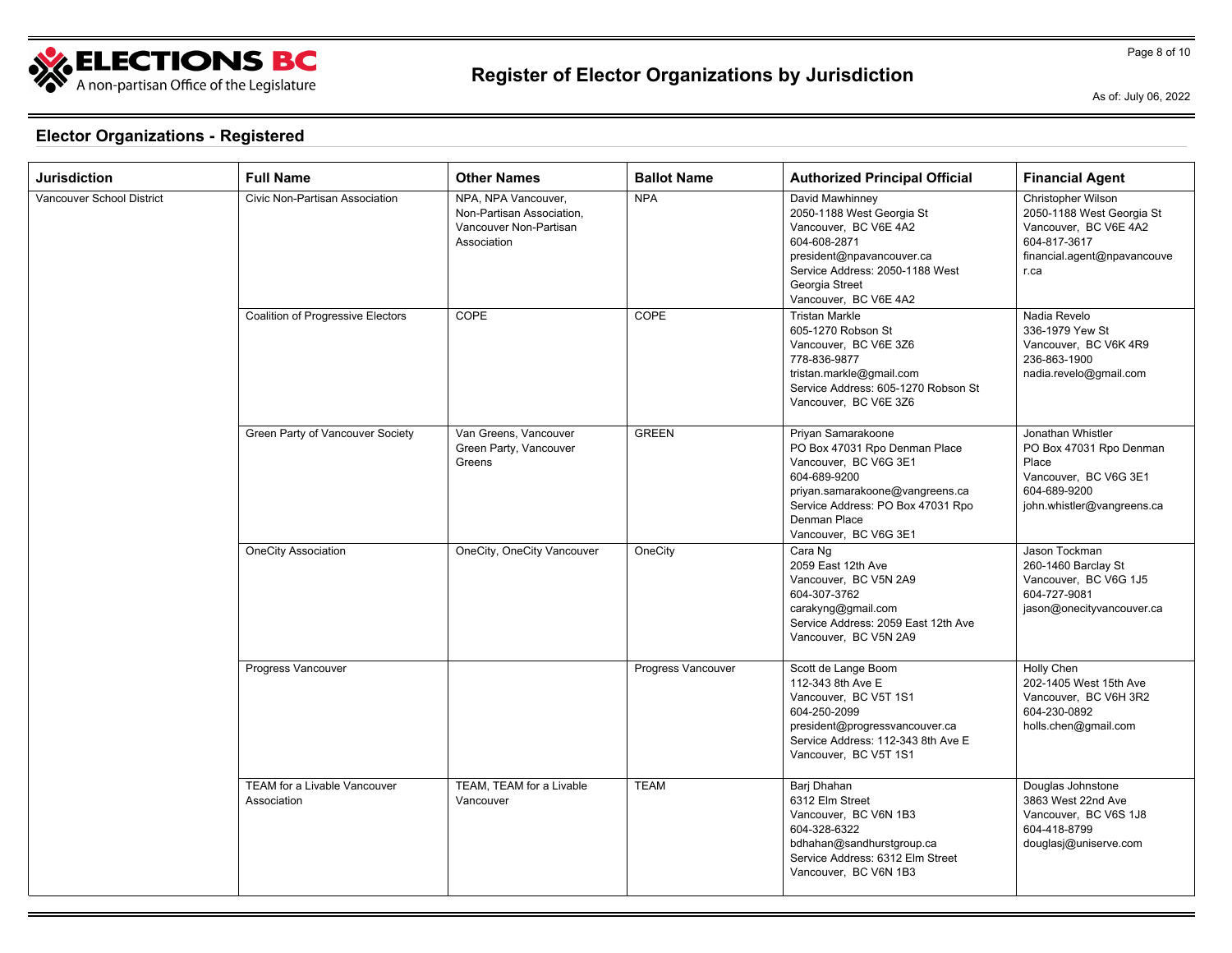

As of: July 06, 2022

| <b>Jurisdiction</b>       | <b>Full Name</b>                        | <b>Other Names</b>       | <b>Ballot Name</b>             | <b>Authorized Principal Official</b>                                                                                                                                               | <b>Financial Agent</b>                                                                                            |
|---------------------------|-----------------------------------------|--------------------------|--------------------------------|------------------------------------------------------------------------------------------------------------------------------------------------------------------------------------|-------------------------------------------------------------------------------------------------------------------|
| Vancouver School District | Vision Vancouver Elector<br>Association | Vision, Vision Vancouver | <b>Vision Vancouver</b>        | Aaron Leung<br>609-3583 Kingsway<br>Vancouver, BC V5R 5L9<br>604-970-7818<br>aaronchrisleung@gmail.com<br>Service Address: 609-3583 Kingsway<br>Vancouver, BC V5R 5L9              | Janet Wiegand<br>5008 Sherbrooke St<br>Vancouver, BC V5W 3M2<br>604-837-1344<br>wiegand.janet@gmail.com           |
| Victoria                  | Vancouver Island Voters<br>Association  | VIVA Victoria            | <b>VIVA VICTORIA</b>           | Randal Phipps<br>207-576 Simcoe St<br>Victoria, BC V8V 1L8<br>250-686-9999<br>phipps.randal@gmail.com<br>Service Address: 207-576 Simcoe St<br>Victoria, BC V8V 1L8                | Jeremy Maddock<br>2536 Forbes St<br>Victoria, BC V8R 4B8<br>250-592-9210<br>jeremymaddock@hotmail.com             |
| <b>White Rock</b>         | Democracy Direct White Rock             | DD-WR, DDWR              | Democracy Direct White<br>Rock | James Henning<br>601-15015 Victoria Ave<br>White Rock, BC V4B 1G2<br>604-307-4002<br>jimhenning@icloud.com<br>Service Address: 601-15015 Victoria<br>Ave<br>White Rock, BC V4B 1G2 | <b>Gwenne Farrell</b><br>15958 Prospect Cres<br>White Rock, BC V4B 5B3<br>604-312-3796<br>gwennefarrell@gmail.com |